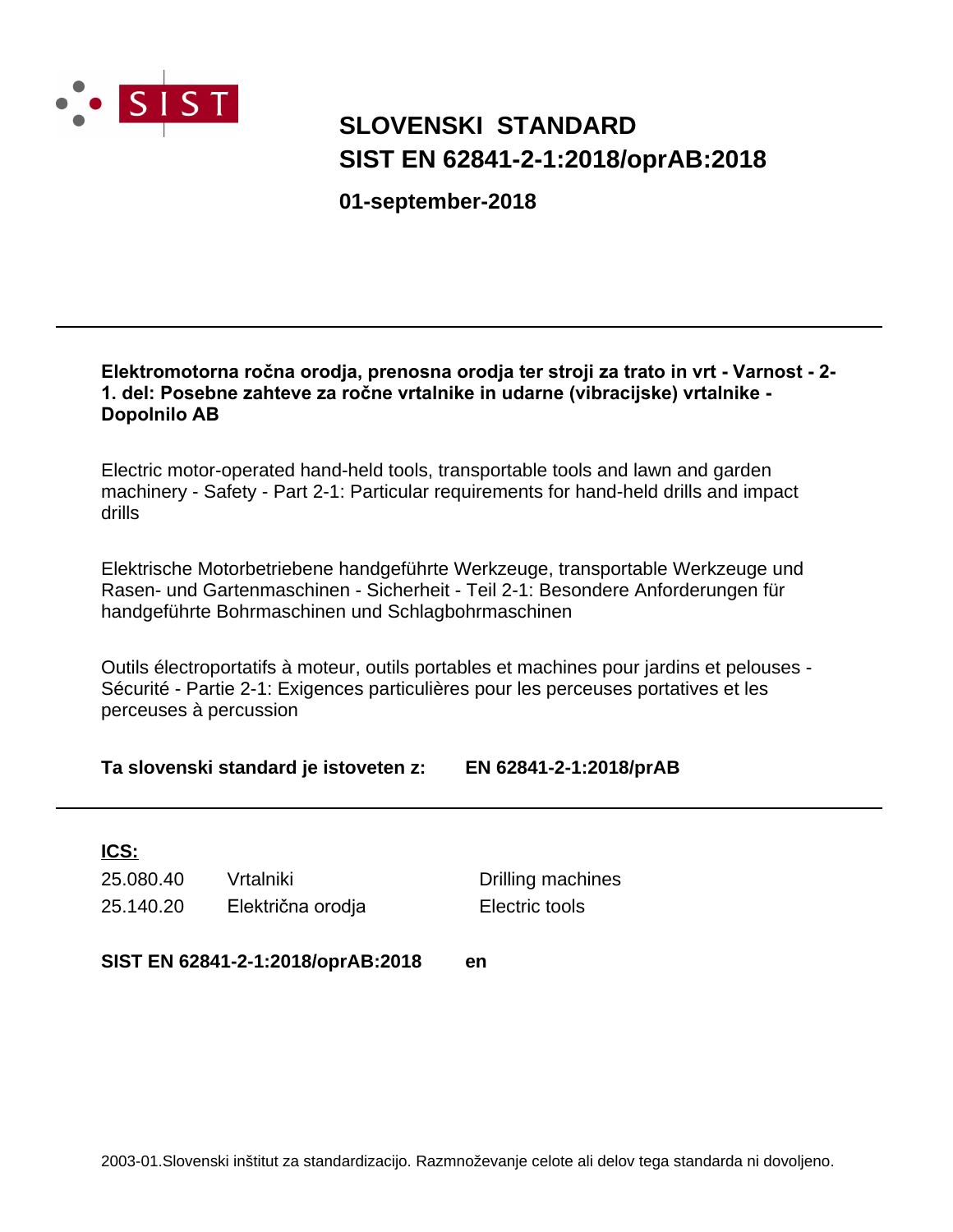**SIST EN 62841-2-1:2018/oprAB:2018**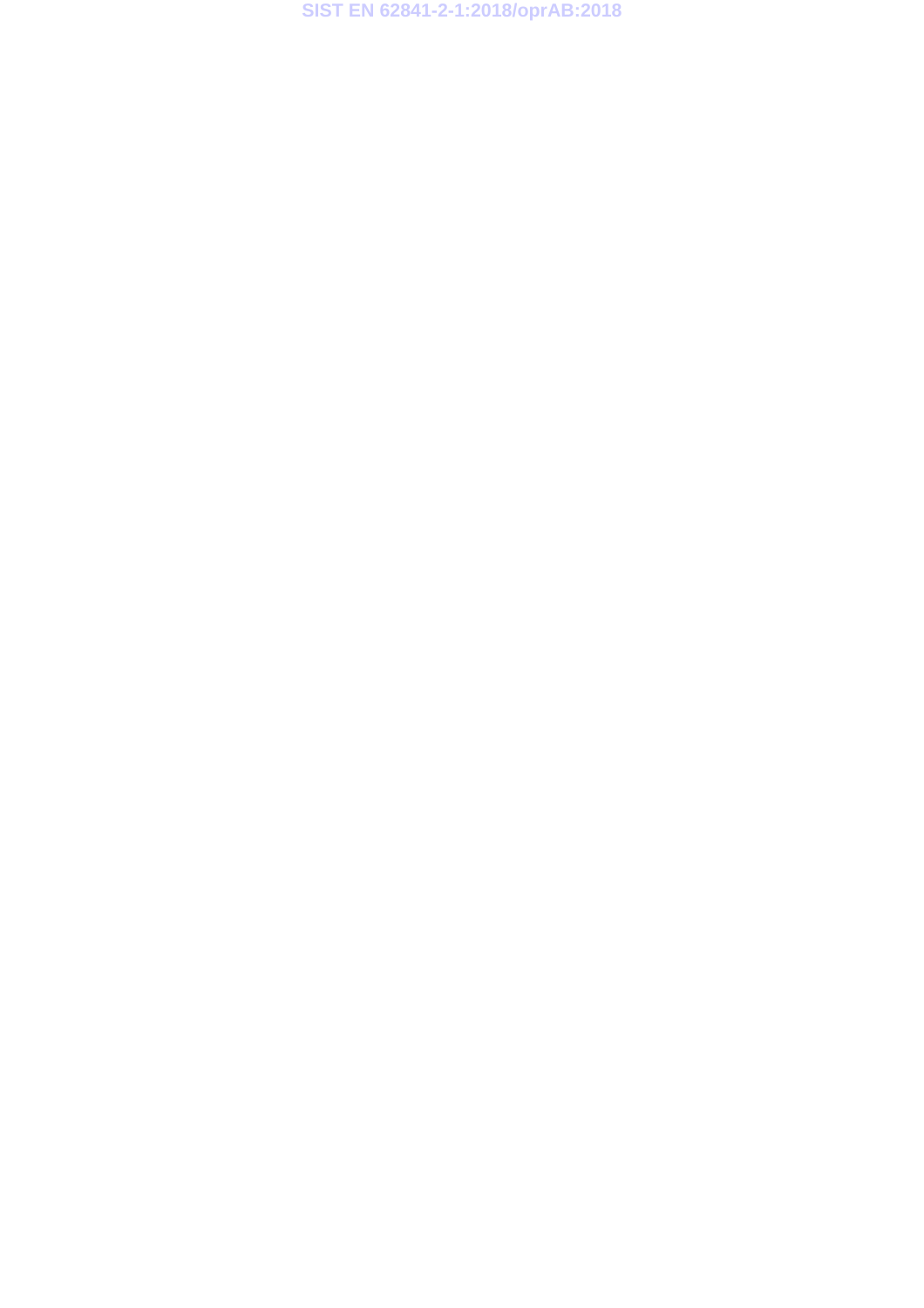# EUROPEAN STANDARD NORME EUROPÉENNE EUROPÄISCHE NORM

## **DRAFT EN 62841-2-1:2018**

### **prAB**

July 2018

ICS 25.140.20

English Version

### Electric motor-operated hand-held tools, transportable tools and lawn and garden machinery - Safety - Part 2-1: Particular requirements for hand-held drills and impact drills

Outils électroportatifs à moteur, outils portables et machines pour jardins et pelouses - Sécurité - Partie 2-1: Exigences particulières pour les perceuses portatives et les perceuses à percussion

 Elektrische Motorbetriebene handgeführte Werkzeuge, transportable Werkzeuge und Rasen- und Gartenmaschinen - Sicherheit - Teil 2-1: Besondere Anforderungen für handgeführte Bohrmaschinen und Schlagbohrmaschinen

This draft amendment prAB, if approved, will modify the European Standard EN 62841-2-1:2018; it is submitted to CENELEC members for enquiry.

Deadline for CENELEC: 2018-09-28.

It has been drawn up by CLC/TC 116.

If this draft becomes an amendment, CENELEC members are bound to comply with the CEN/CENELEC Internal Regulations which stipulate the conditions for giving this amendment the status of a national standard without any alteration.

This draft amendment was established by CENELEC in three official versions (English, French, German). A version in any other language made by translation under the responsibility of a CENELEC member into its own language and notified to the CEN-CENELEC Management Centre has the same status as the official versions.

CENELEC members are the national electrotechnical committees of Austria, Belgium, Bulgaria, Croatia, Cyprus, the Czech Republic, Denmark, Estonia, Finland, Former Yugoslav Republic of Macedonia, France, Germany, Greece, Hungary, Iceland, Ireland, Italy, Latvia, Lithuania, Luxembourg, Malta, the Netherlands, Norway, Poland, Portugal, Romania, Serbia, Slovakia, Slovenia, Spain, Sweden, Switzerland, Turkey and the United Kingdom.

Recipients of this draft are invited to submit, with their comments, notification of any relevant patent rights of which they are aware and to provide supporting documentation.

Warning : This document is not a European Standard. It is distributed for review and comments. It is subject to change without notice and shall not be referred to as a European Standard.



European Committee for Electrotechnical Standardization Comité Européen de Normalisation Electrotechnique Europäisches Komitee für Elektrotechnische Normung

**CEN-CENELEC Management Centre: Rue de la Science 23, B-1040 Brussels** 

© 2018 CENELEC All rights of exploitation in any form and by any means reserved worldwide for CENELEC Members.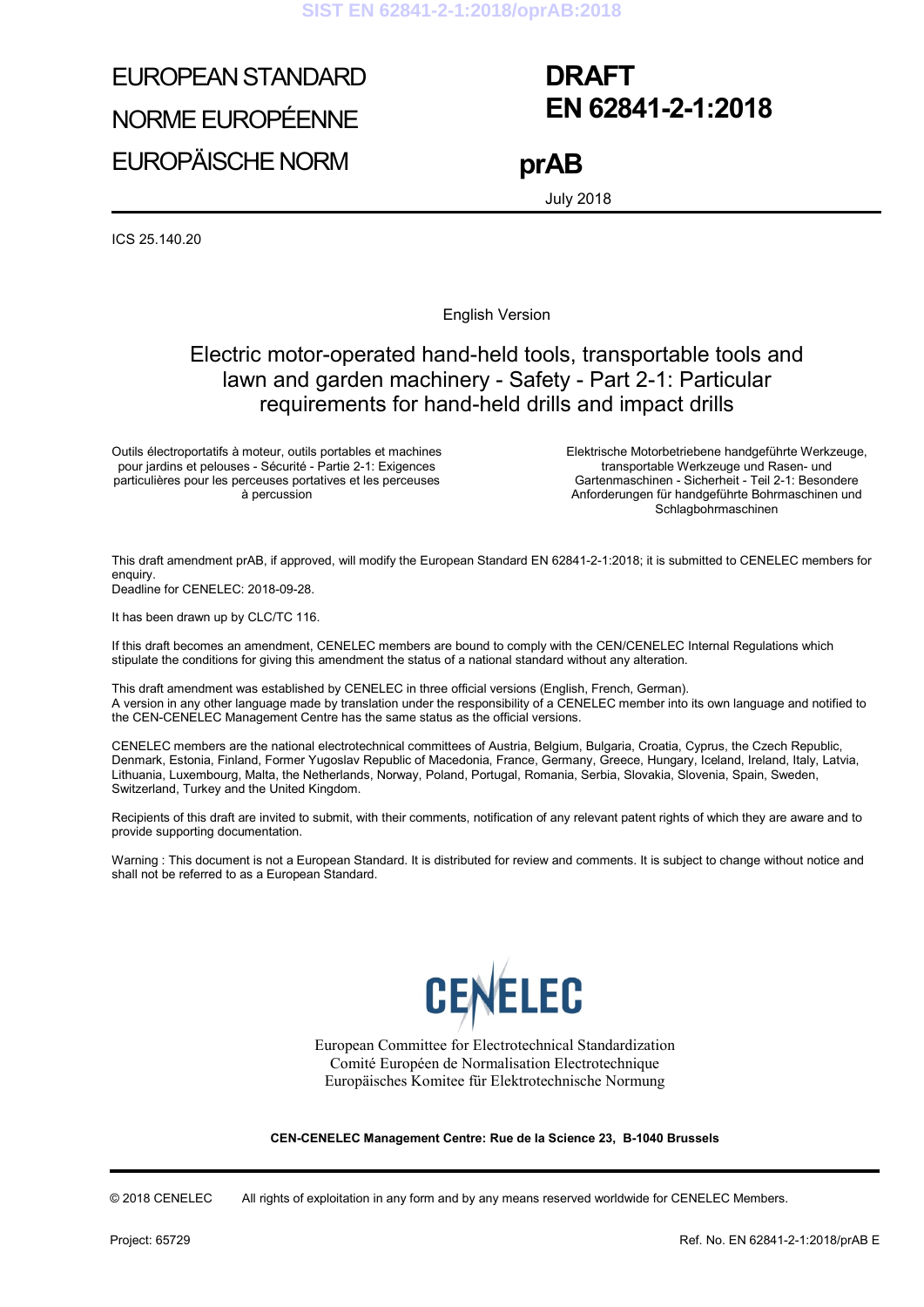#### **EN 62841-2-1:2018/prAB:2018**

#### 1 **European foreword**

- 2 This document (EN 62841-2-1:2018/prAB:2018) has been prepared by CLC/TC 116 "Safety of motor-<br>3 operated electric tools". operated electric tools".
- 4 This document is currently submitted to the Enquiry.
- 5 The following dates are proposed:

| latest date by which the existence of this document has to<br>be announced at national level                                                        | (doa) | $dor + 6$ months                                                  |
|-----------------------------------------------------------------------------------------------------------------------------------------------------|-------|-------------------------------------------------------------------|
| latest date by which this document has to be implemented<br>at national level by publication of an identical national<br>standard or by endorsement | (dop) | $dor + 12$ months                                                 |
| latest date by which the national standards conflicting with<br>this document have to be withdrawn                                                  | (dow  | $dor + 48$ months<br>(to be confirmed or<br>modified when voting) |

6 This amendment was developed to correct the operating conditions during the noise test for hand-held<br>7 diamond core drills, since the noise at no-load does not properly represent the noise emission of 7 diamond core drills, since the noise at no-load does not properly represent the noise emission of diamond core drills. diamond core drills.

9 This document has been prepared under a mandate given to CENELEC by the European Commission<br>10 and the European Free Trade Association, and supports essential requirements of EU Directive(s). and the European Free Trade Association, and supports essential requirements of EU Directive(s).

- 11 In this European Standard the following print types are used:<br>12 requirements proper: in roman type;
- 12 requirements proper: in roman type;<br>13 *test specifications: in italic type;*<br>14 explanatory matter: in smaller roman type.
- 13 *- test specifications: in italic type;*
- explanatory matter: in smaller roman type.